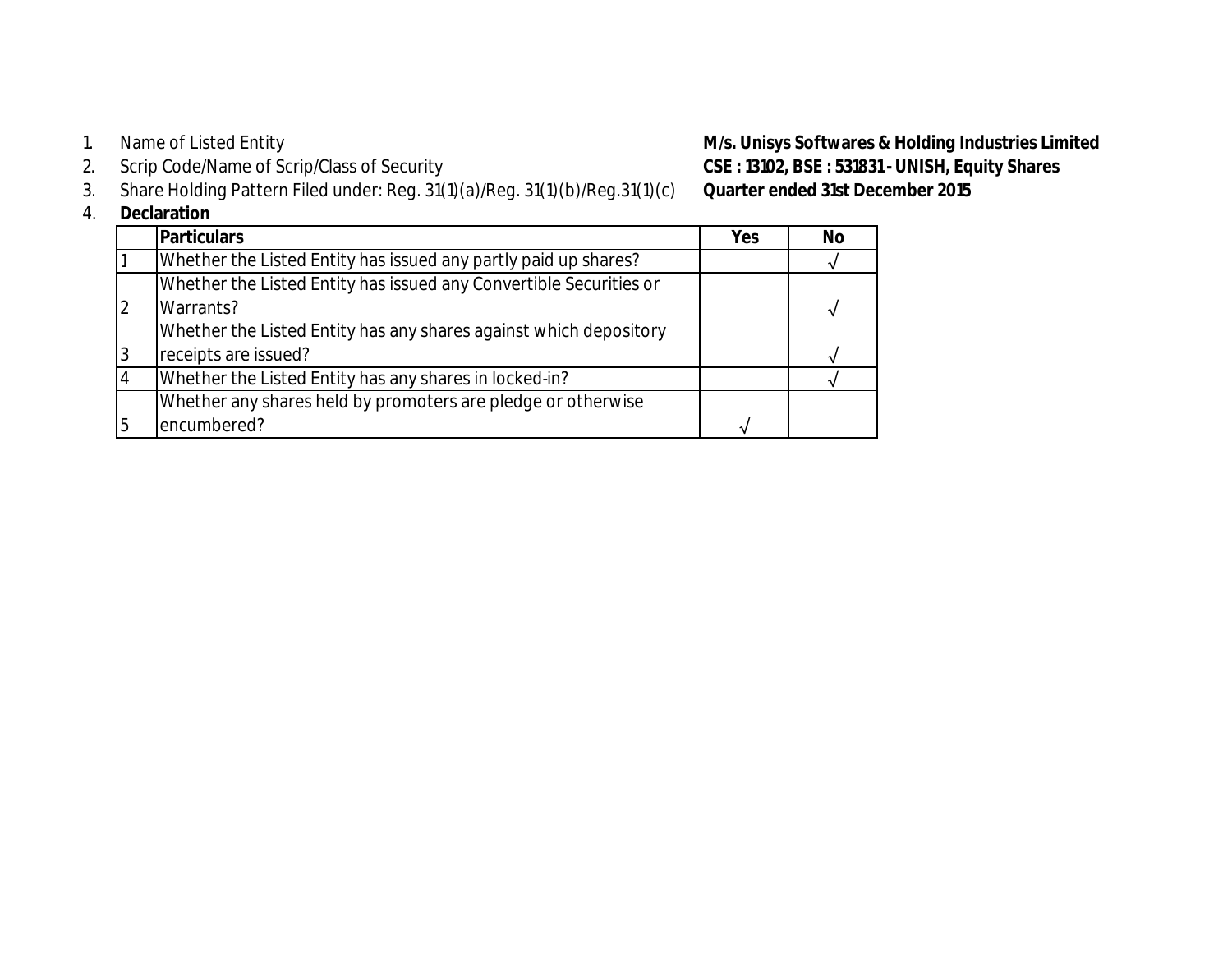## **Table I - Summary Statement holding of specified securities**

| Cate | Category of                | Nos. of   | No. of fully                  | No. of No. of |                | Total nos.                                       | Shareholding as  |               |                      | Number of Voting Rights held in each class of |            | No. of            | Shareholding,                |     | Number of                |            | Number of Shares | Number of     |
|------|----------------------------|-----------|-------------------------------|---------------|----------------|--------------------------------------------------|------------------|---------------|----------------------|-----------------------------------------------|------------|-------------------|------------------------------|-----|--------------------------|------------|------------------|---------------|
| gory | shareholder (II) sharehold |           | paid up                       |               |                | Partly shares shares held (VII) a % of total no. |                  |               |                      | securities                                    |            | Shares            | as a % assuming              |     | Locked in                |            | pledged or       | equity shares |
| (1)  |                            | ers (III) | equity shares paid-up underly |               |                | $= (IV)+(V)+(V)$                                 | of shares        |               |                      | (IX)                                          |            | <b>Underlying</b> | full conversion              |     | shares                   | otherwise  |                  | held in       |
|      |                            |           | held (IV)                     | equity        | ing            |                                                  | (calculated as   |               |                      |                                               |            |                   | Outstanding of convertible   |     | (XII)                    | encumbered |                  | dematerializ  |
|      |                            |           |                               |               | shares Deposit |                                                  | per SCRR, 1957)  |               |                      |                                               |            |                   | convertible securities (as a |     |                          |            | (XIII)           | ed form       |
|      |                            |           |                               | held          | ory            |                                                  | (VIII) As a % of |               |                      |                                               |            | securities        | percentage of                |     |                          |            |                  | (XIV)         |
|      |                            |           |                               | (V)           | Receipt        |                                                  | $(A+B+C2)$       |               |                      |                                               |            | (including        | diluted share                |     |                          |            |                  |               |
|      |                            |           |                               |               | S(VI)          |                                                  |                  |               |                      |                                               |            | Warrants)         | capital)                     |     |                          |            |                  |               |
|      |                            |           |                               |               |                |                                                  |                  |               | No. of Voting Rights |                                               | Total as a | (X)               | $(XI) = (VII)+(X)$           | No. | As a % of                | No. (a)    | As a % of        |               |
|      |                            |           |                               |               |                |                                                  |                  |               |                      |                                               | % of       |                   | As a % of                    |     |                          |            | total            |               |
|      |                            |           |                               |               |                |                                                  |                  | Class - Fully | Class -              |                                               | $(A+B+C)$  |                   | $(A+B+C2)$                   | (a) | total<br>Shares          |            | Shares           |               |
|      |                            |           |                               |               |                |                                                  |                  | Paid          | Others               | Total                                         |            |                   |                              |     |                          |            |                  |               |
|      | Promoter &                 |           |                               |               |                |                                                  |                  |               |                      |                                               |            |                   |                              |     |                          |            |                  |               |
| (A)  | <b>Promoter Group</b>      | 15        | 5,559,400                     |               |                | 5,559,400                                        | 24.17            | 5,559,400     |                      | 5,559,400                                     | 24.17      |                   | 24.17                        |     | $\sim$                   | 50,000     | 0.22             | 4,559,300     |
| (B)  | Public                     | 1.422     | 17,440,800                    |               |                | 17,440,800                                       | 75.83            | 17,440,800    |                      | 17,440,800                                    | 75.83      |                   | 75.83                        |     | $\overline{\phantom{a}}$ | N.A.       | N.A.             | 15,269,598    |
|      | Non-Promoter               |           |                               |               |                |                                                  |                  |               |                      |                                               |            |                   |                              |     |                          |            |                  |               |
| (C)  | Non Public                 |           |                               |               |                |                                                  |                  |               |                      |                                               |            |                   |                              |     | $\overline{\phantom{a}}$ | N.A.       | N.A.             |               |
|      | <b>Shares</b>              |           |                               |               |                |                                                  |                  |               |                      |                                               |            |                   |                              |     |                          |            |                  |               |
| (C1) | underlying DRs             |           | $\sim$                        |               |                |                                                  |                  |               |                      |                                               |            |                   |                              |     | $\overline{\phantom{a}}$ | N.A.       | N.A.             |               |
|      | Shares held by             |           |                               |               |                |                                                  |                  |               |                      |                                               |            |                   |                              |     |                          |            |                  |               |
|      | (C2) Employee Trusts       |           |                               |               |                |                                                  |                  |               |                      |                                               |            |                   |                              |     | $\overline{\phantom{a}}$ | N.A.       | N.A.             |               |
|      | <b>Total</b>               | 1,437     | 23,000,200                    |               |                | 23,000,200                                       | 100.00           | 23,000,200    |                      | 23,000,200                                    | 100.00     |                   | 100.00                       |     |                          | 50,000     | 0                | 19,828,898    |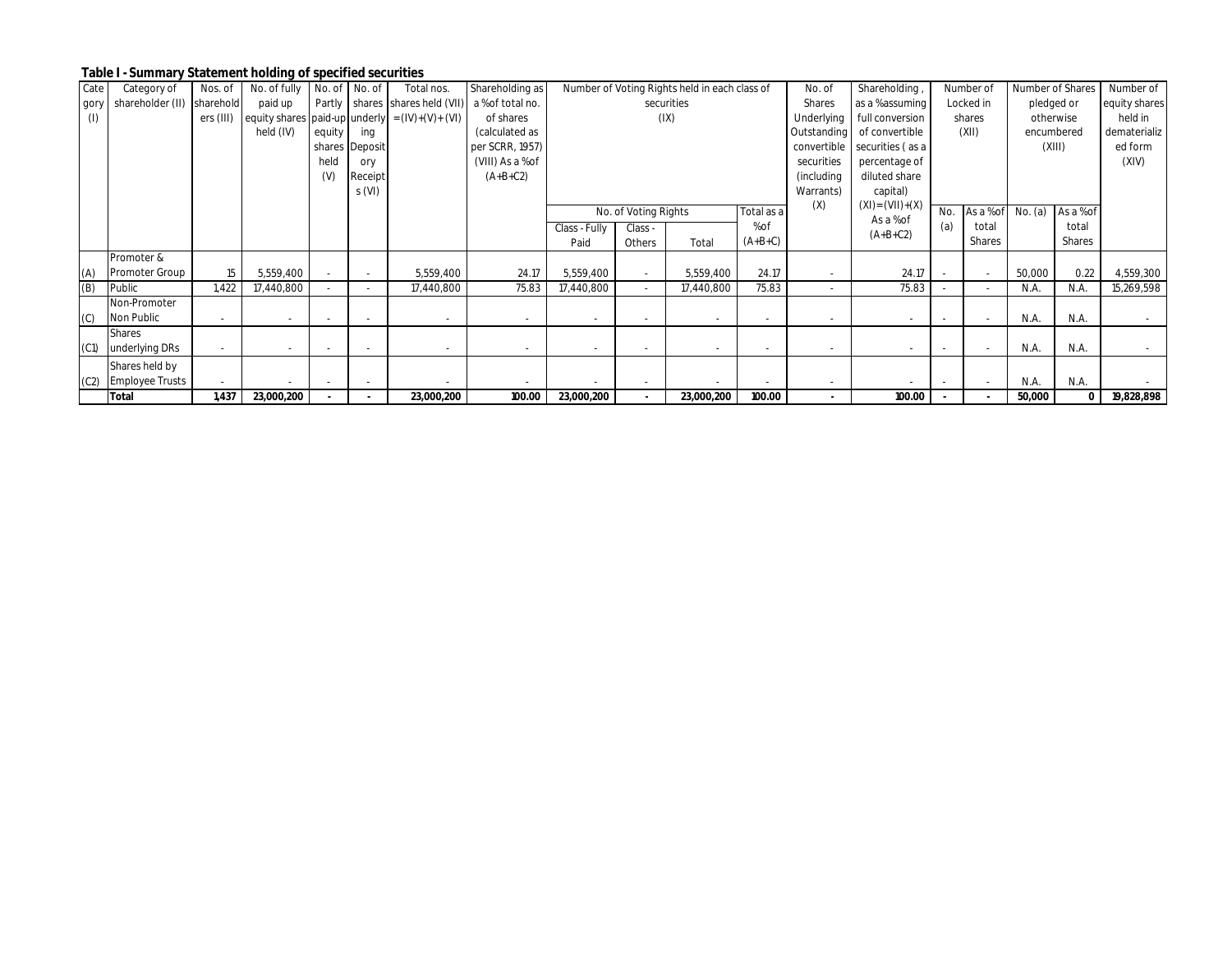## **Table II - Statement showing shareholding pattern of the Promoter and Promoter Group**

|     | Category & Name             | No. of          | No. of fully             | Partly                   | Nos. of                  | Total nos.               |                      |                          |                          | Shareholdi Number of Voting Rights held in each class of |                      | No. of                      | Shareholding                       |                             | Number of                 |                          | Number of Shares                   | Number of             |
|-----|-----------------------------|-----------------|--------------------------|--------------------------|--------------------------|--------------------------|----------------------|--------------------------|--------------------------|----------------------------------------------------------|----------------------|-----------------------------|------------------------------------|-----------------------------|---------------------------|--------------------------|------------------------------------|-----------------------|
|     | of the Shareholders<br>(1)  | shareh<br>older | paid up<br>equity shares | paid-up<br>equity        | shares<br>underlyin      | shares held<br>$(VII =$  | ng%<br>calculated    |                          |                          | securities<br>(IX)                                       |                      | Shares<br>Underlying        | as a % assuming<br>full conversion |                             | Locked in shares<br>(XII) |                          | pledged or otherwise<br>encumbered | equity<br>shares held |
|     |                             | (III)           | held                     | shares                   | g                        | $IV+V+VI)$               | as per               |                          |                          |                                                          |                      | Outstandin                  | of convertible                     |                             |                           |                          | (XIII)                             | in                    |
|     |                             |                 | (IV)                     | held                     | Depositor                |                          | <b>SCRR, 1957</b>    |                          |                          |                                                          |                      | g                           | securities (as a                   |                             |                           |                          |                                    | dematerializ          |
|     |                             |                 |                          | (V)                      | y                        |                          | As a % of            |                          |                          |                                                          |                      | convertible                 | percentage of                      |                             |                           |                          |                                    | ed form               |
|     |                             |                 |                          |                          | Receipts<br>(VI)         |                          | $(A+B+C2)$<br>(VIII) |                          |                          |                                                          |                      | securities<br>(including    | diluted share<br>capital)          |                             |                           |                          |                                    | (XIV)                 |
|     |                             |                 |                          |                          |                          |                          |                      |                          | No. of Voting Rights     |                                                          | Total as a<br>$%$ of | Warrants)                   | $(XI) = (VII)+(X)$                 | No.<br>(a)                  | As a % of<br>total        | No. (a)                  | As a % of<br>total Shares          |                       |
|     |                             |                 |                          |                          |                          |                          |                      | Class - Fully            | Class -                  | Total                                                    | $(A+B+C)$            | (X)                         | as a % of                          |                             | Shares held               |                          | held (b)                           |                       |
| (1) | Indian                      |                 |                          |                          |                          |                          |                      | Paid                     | Others                   |                                                          |                      |                             | $A+B+C2$                           |                             |                           |                          |                                    |                       |
| (a) | Individuals/Hindu           |                 |                          |                          |                          |                          |                      |                          |                          |                                                          |                      |                             |                                    |                             |                           |                          |                                    |                       |
|     | undivided Family            |                 |                          |                          |                          |                          |                      |                          |                          |                                                          |                      |                             |                                    |                             |                           |                          |                                    |                       |
|     | Kailash Prasad              |                 |                          |                          |                          |                          |                      |                          |                          |                                                          |                      |                             |                                    |                             |                           |                          |                                    |                       |
|     | Purohit                     | $\overline{2}$  | 1,031,000                | $\sim$                   | $\sim$                   | 1,031,000                | 4.48                 | 1,031,000                |                          | 1,031,000                                                | 4.48                 | $\overline{\phantom{a}}$    | 4.48                               |                             | $\sim$                    | 50,000                   | 0.22                               | 1,031,000             |
|     | Sushil Kumar                |                 |                          |                          |                          |                          |                      |                          |                          |                                                          |                      |                             |                                    |                             |                           |                          |                                    |                       |
|     | Purohit<br>Jagdish Prasad   | $\mathbf{1}$    | 998,000                  |                          | $\overline{\phantom{a}}$ | 998,000                  | 4.34                 | 998,000                  |                          | 998,000                                                  | 4.34                 | $\overline{\phantom{a}}$    | 4.34                               |                             |                           |                          | $\sim$                             | 998,000               |
|     | Purohit                     | $\overline{1}$  | 995,700                  |                          | $\sim$                   | 995,700                  | 4.33                 | 995,700                  |                          | 995,700                                                  | 4.33                 | ÷,                          | 4.33                               |                             |                           |                          |                                    | 995,700               |
|     | Pawan Kumar                 |                 |                          |                          |                          |                          |                      |                          |                          |                                                          |                      |                             |                                    |                             |                           |                          |                                    |                       |
|     | Purohit                     | $\mathbf{1}$    | 994,300                  |                          | $\sim$                   | 994,300                  | 4.32                 | 994,300                  |                          | 994,300                                                  | 4.32                 | $\overline{\phantom{a}}$    | 4.32                               |                             |                           |                          |                                    | 994,300               |
|     | Jagdish Prasad              |                 |                          |                          |                          |                          |                      |                          |                          |                                                          |                      |                             |                                    |                             |                           |                          |                                    |                       |
|     | Purohit<br>Vimal Joshi      | $\mathbf{1}$    | 287,400                  |                          | $\sim$                   | 287,400                  | 1.25                 | 287,400                  |                          | 287,400                                                  | 1.25                 | $\overline{\phantom{a}}$    | 1.25                               |                             |                           |                          |                                    | 287,400               |
|     |                             | $\overline{1}$  | 53,000                   |                          | $\mathcal{L}$            | 53,000                   | 0.23                 | 53,000                   |                          | 53,000                                                   | 0.23                 | $\mathcal{L}_{\mathcal{A}}$ | 0.23                               |                             |                           |                          |                                    | 53,000                |
|     | Sushil Kumar                | $\mathbf{1}$    | 74,900                   |                          | $\sim$                   | 74,900                   | 0.33                 | 74,900                   |                          | 74,900                                                   | 0.33                 | $\overline{\phantom{a}}$    | 0.33                               |                             |                           |                          |                                    | 74,900                |
|     | Purohit<br>Jagdish Prasad   |                 |                          |                          |                          |                          |                      |                          |                          |                                                          |                      |                             |                                    |                             |                           |                          |                                    |                       |
|     | Purohit                     | $\mathbf{1}$    | 15,000                   | $\overline{\phantom{a}}$ | $\sim$                   | 15,000                   | 0.07                 | 15,000                   |                          | 15,000                                                   | 0.07                 | $\overline{\phantom{a}}$    | 0.07                               |                             |                           |                          |                                    | 15,000                |
|     | Dolly Purohit               | $\mathbf{1}$    | 30,000                   |                          | $\mathcal{L}$            | 30,000                   | 0.13                 | 30,000                   |                          | 30,000                                                   | 0.13                 | L.                          | 0.13                               |                             |                           |                          |                                    | 30,000                |
|     | Pawan Kumar                 |                 |                          |                          |                          |                          |                      |                          |                          |                                                          |                      |                             |                                    |                             |                           |                          |                                    |                       |
|     | Purohit                     | $\mathbf{1}$    | 50,000                   |                          | $\sim$                   | 50,000                   | 0.22                 | 50,000                   |                          | 50,000                                                   | 0.22                 | $\overline{\phantom{a}}$    | 0.22                               |                             |                           |                          |                                    | 50,000                |
|     | Priyanka Purohit            |                 | 30,000                   |                          | $\sim$                   | 30,000                   | 0.13                 | 30,000                   |                          | 30,000                                                   | 0.13                 | $\overline{\phantom{a}}$    | 0.13                               |                             |                           |                          |                                    | 30,000                |
|     | <b>Bal Chand Purohit</b>    |                 | 100                      |                          | $\mathcal{L}$            | 100                      | 0.00                 | 100                      |                          | 100                                                      | 0.00                 | ÷,                          | 0.00                               |                             |                           |                          |                                    | $\sim$                |
| (b) | Central                     |                 |                          |                          |                          |                          |                      |                          |                          |                                                          |                      |                             |                                    |                             |                           |                          |                                    |                       |
|     | Government/ State           |                 |                          |                          |                          |                          |                      |                          |                          |                                                          |                      |                             |                                    |                             |                           |                          |                                    |                       |
|     | Government(s)               |                 | $\overline{\phantom{a}}$ | $\sim$                   | $\sim$                   | $\overline{\phantom{a}}$ | $\sim$               | $\overline{\phantom{a}}$ | $\overline{\phantom{a}}$ | $\sim$                                                   | $\sim$               | $\overline{\phantom{a}}$    | $\blacksquare$                     |                             |                           | $\overline{\phantom{a}}$ |                                    | $\sim$                |
|     | Name (xyz)                  |                 |                          |                          |                          |                          |                      |                          |                          |                                                          |                      |                             |                                    |                             |                           |                          |                                    |                       |
| (c) | Financial                   |                 |                          |                          |                          |                          |                      |                          |                          |                                                          |                      |                             |                                    |                             |                           |                          |                                    |                       |
|     | Institutions/Banks          |                 |                          |                          |                          |                          |                      |                          |                          |                                                          |                      |                             |                                    |                             |                           |                          |                                    |                       |
|     | Name (xyz)                  |                 |                          |                          |                          |                          |                      |                          |                          |                                                          |                      |                             |                                    |                             |                           |                          |                                    |                       |
| (d) | Any Other (Body             |                 |                          |                          |                          |                          |                      |                          |                          |                                                          |                      |                             |                                    |                             |                           |                          |                                    |                       |
|     | Corporate)                  |                 | $\sim$                   | $\sim$                   | $\sim$                   | $\sim$                   | $\sim$               | $\sim$                   | $\sim$                   | $\sim$                                                   | $\sim$               | $\mathbb{Z}^+$              | $\sim$                             | $\mathcal{L}_{\mathcal{A}}$ | $\sim$                    | $\sim$                   | $\sim$                             | $\sim$                |
|     | Neha Cassettes Pvt          |                 |                          |                          |                          |                          |                      |                          |                          |                                                          |                      |                             |                                    |                             |                           |                          |                                    |                       |
|     | Ltd                         | $\mathbf{1}$    | 500,000                  |                          | $\sim$                   | 500,000                  | 2.17                 | 500,000                  |                          | 500,000                                                  | 2.17                 | $\overline{\phantom{a}}$    | 2.17                               |                             |                           |                          |                                    | $\sim$                |
|     | Jai Ambe Cassettes          |                 |                          |                          |                          |                          |                      |                          |                          |                                                          |                      |                             |                                    |                             |                           |                          |                                    |                       |
|     | Pvt Ltd<br>Sub-Total (A)(1) | $\mathbf{1}$    | 500,000                  |                          | $\sim$                   | 500,000                  | 2.17                 | 500,000                  |                          | 500,000                                                  | 2.17                 | $\overline{\phantom{a}}$    | 2.17                               |                             |                           |                          |                                    | $\sim$                |
|     |                             | 15              | 5,559,400                |                          | $\blacksquare$           | 5,559,400                | 24.17                | 5,559,400                |                          | 5,559,400                                                | 24.17                | $\blacksquare$              | 24.17                              |                             | $\sim$                    | 50,000                   | 0.22                               | 4,559,300             |
| (2) | Foreign                     |                 |                          |                          |                          |                          |                      |                          |                          |                                                          |                      |                             |                                    |                             |                           |                          |                                    |                       |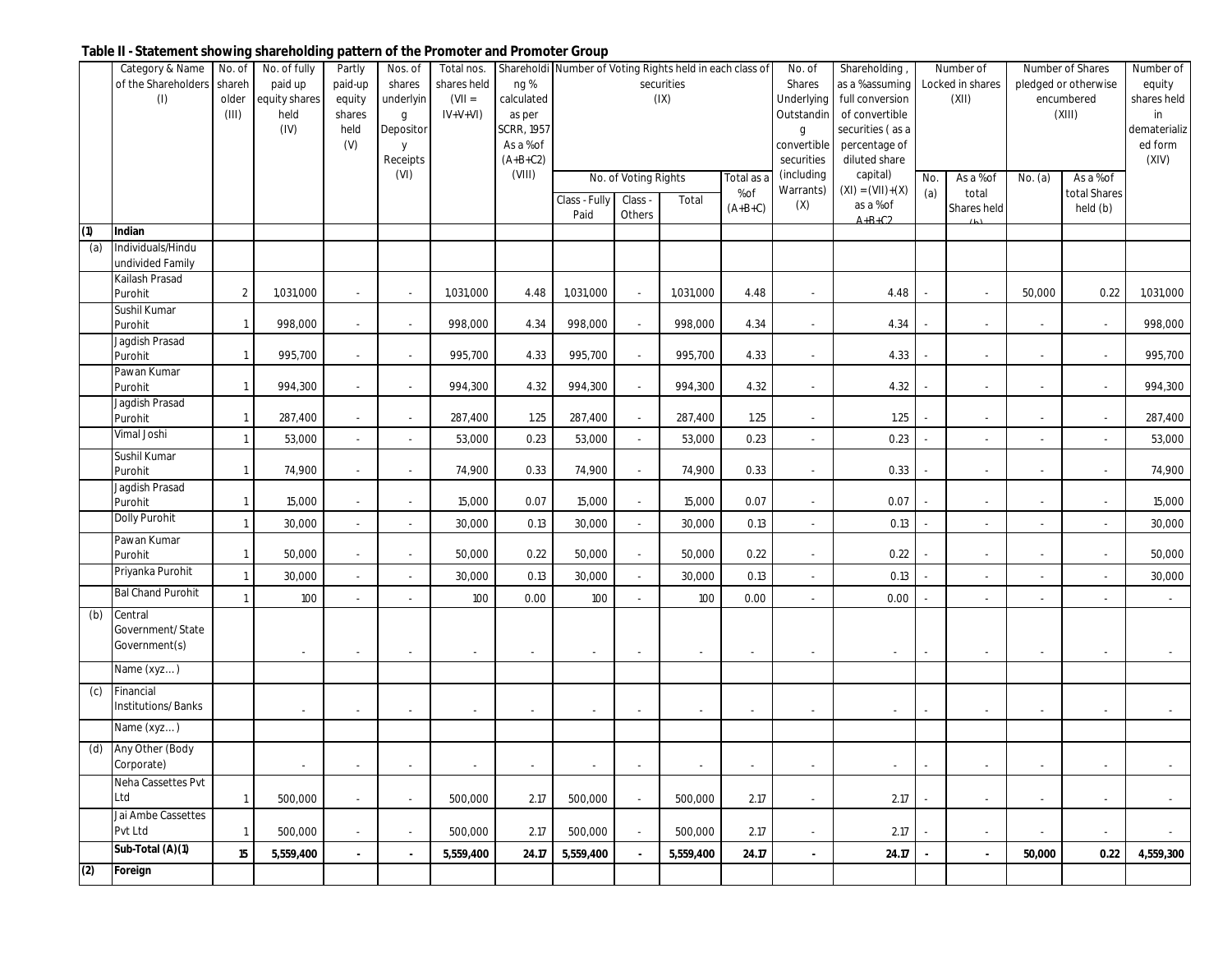| (a) | Individuals (Non-<br>Resident<br>Individuals/Foreign<br>Individuals)                                                                                                                                |    |           | $\sim$                   | $\sim$         | $\overline{a}$           |                          | $\overline{\phantom{a}}$ | $\sim$ |                          | $\overline{\phantom{a}}$ |                          | $\sim$         | $\overline{\phantom{a}}$ |                          |                          |  |
|-----|-----------------------------------------------------------------------------------------------------------------------------------------------------------------------------------------------------|----|-----------|--------------------------|----------------|--------------------------|--------------------------|--------------------------|--------|--------------------------|--------------------------|--------------------------|----------------|--------------------------|--------------------------|--------------------------|--|
|     | Name (xyz)                                                                                                                                                                                          |    |           |                          |                |                          |                          |                          |        |                          |                          |                          |                |                          |                          |                          |  |
| (b) | Government                                                                                                                                                                                          |    | $\sim$    | $\sim$                   | $\sim$         | $\overline{\phantom{a}}$ | $\overline{\phantom{a}}$ | $\overline{\phantom{a}}$ | $\sim$ | $\overline{\phantom{a}}$ | $\overline{\phantom{a}}$ | $\sim$                   | $\sim$         | $\overline{\phantom{a}}$ | $\overline{\phantom{a}}$ | $\sim$                   |  |
|     | Name (xyz)                                                                                                                                                                                          |    |           |                          |                |                          |                          |                          |        |                          |                          |                          |                |                          |                          |                          |  |
| (c) | Institutions                                                                                                                                                                                        |    |           |                          | ٠.             |                          |                          |                          |        |                          |                          |                          |                |                          |                          |                          |  |
|     | Name (xyz)                                                                                                                                                                                          |    |           |                          |                |                          |                          |                          |        |                          |                          |                          |                |                          |                          |                          |  |
| (d) | Foreign Portfolio<br>Investor                                                                                                                                                                       |    |           | $\sim$                   | $\sim$         | $\sim$                   | $\sim$                   | $\overline{\phantom{a}}$ | $\sim$ | $\sim$                   | $\overline{\phantom{a}}$ | $\overline{\phantom{a}}$ | $\sim$         | $\overline{\phantom{a}}$ | $\overline{\phantom{a}}$ | $\sim$                   |  |
|     | Name (xyz)                                                                                                                                                                                          |    |           |                          |                |                          |                          |                          |        |                          |                          |                          |                |                          |                          |                          |  |
| (e) | Any Other (specify)                                                                                                                                                                                 |    |           | $\sim$                   | $\overline{a}$ |                          |                          |                          |        | $\sim$                   |                          |                          | $\overline{a}$ |                          |                          | $\overline{\phantom{a}}$ |  |
|     | Name (xyz)                                                                                                                                                                                          |    |           |                          |                |                          |                          |                          |        |                          |                          |                          |                |                          |                          |                          |  |
|     | Sub-Total (A)(2)                                                                                                                                                                                    |    | ۰.        | $\overline{\phantom{a}}$ | $\sim$         | $\blacksquare$           |                          | ۰.                       | $\sim$ | $\blacksquare$           | $\blacksquare$           |                          | $\sim$         | $\blacksquare$           | $\blacksquare$           | $\blacksquare$           |  |
|     | <b>Total Shareholding</b><br>of Promoter and<br><b>Promoter Group</b><br>$(A)=(A)(1)+(A)(2)$                                                                                                        | 15 | 5,559,400 |                          |                | 5,559,400                |                          | 24.17 5,559,400          |        | 5,559,400                | 24.17                    |                          | 24.17          |                          | 50,000                   | 0.22                     |  |
|     | Note - Details of Shares which remain unclaimed along with details such as number of shareholders, outstanding shares held in demat/unclaimed suspense account, voting rights which are frozen etc. |    |           |                          |                |                          |                          |                          |        |                          |                          |                          |                |                          | - Not Any                |                          |  |

**Note 2 :**

**Mr. Balchand Purohit, holding 100 Shares in physical, has expired and application has been made to BSE seeking exemption to dematerialize these shares** 

**M/s. Neha Cassets Ltd. & M/s. Jai Ambe Cassets Private Limited, holding 5,00,000 Shares each, have sold these shares but are yet to be transferred in buyers' name.**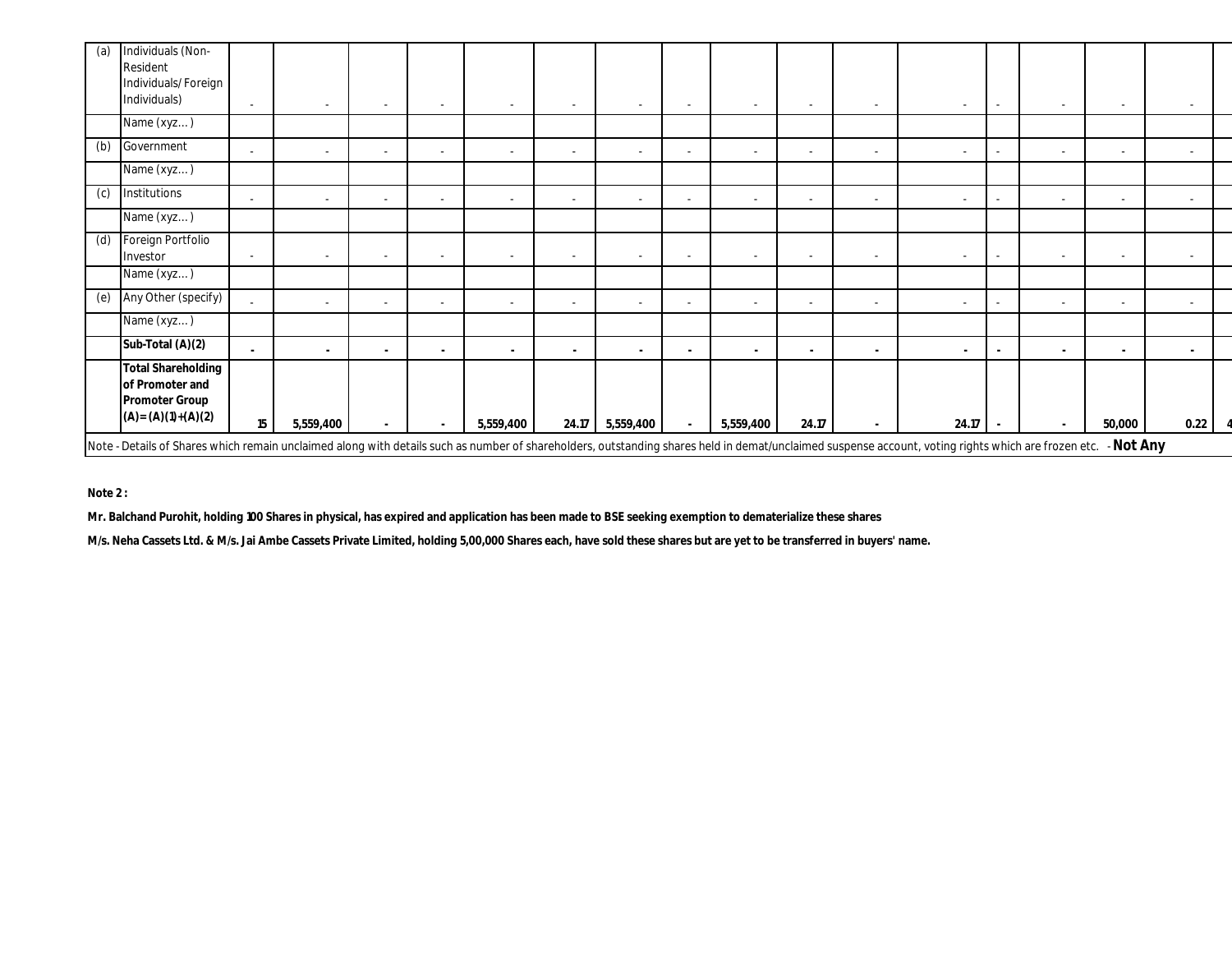## **Table III - Statement showing shareholding pattern of the Public shareholder**

|     | Category & Name                 | No. of                      | No. of fully  | Partly                   | Nos. of                     | Total nos.               | Shareholdi        |               |                      | Number of Voting Rights held in each class of |                | No. of                   | Shareholding                |     | Number of        |      | Number of Shares | Number of     |
|-----|---------------------------------|-----------------------------|---------------|--------------------------|-----------------------------|--------------------------|-------------------|---------------|----------------------|-----------------------------------------------|----------------|--------------------------|-----------------------------|-----|------------------|------|------------------|---------------|
|     | of the Shareholders             | shareh                      | paid up       | paid-up                  | shares                      | shares held              | ng%               |               |                      | securities                                    |                | Shares                   | as a % assuming             |     | Locked in shares |      | pledged or       | equity shares |
|     | (1)                             | older                       | equity shares | equity                   | underlyin                   | $(VII =$                 | calculated        |               |                      | (IX)                                          |                | Underlying               | full conversion             |     | (XII)            |      | otherwise        | held in       |
|     |                                 | (III)                       | held          | shares                   | $\mathsf g$                 | $IV+V+VI)$               | as per            |               |                      |                                               |                | Outstandin               | of convertible              |     |                  |      | encumbered       | dematerialize |
|     |                                 |                             | (IV)          | held                     | Depositor                   |                          | <b>SCRR, 1957</b> |               |                      |                                               |                | $\mathsf{g}$             | securities (as a            |     |                  |      | (XIII)           | d form        |
|     |                                 |                             |               | (V)                      | y                           |                          | As a % of         |               |                      |                                               |                | convertible              | percentage of               |     |                  |      |                  | (XIV)         |
|     |                                 |                             |               |                          | Receipts                    |                          | $(A+B+C2)$        |               |                      |                                               |                | securities               | diluted share               |     |                  |      |                  |               |
|     |                                 |                             |               |                          | (VI)                        |                          | (VIII)            |               | No. of Voting Rights |                                               | Total as a     | (including               | capital)                    | No. | As a % of        | No.  | As a % of        |               |
|     |                                 |                             |               |                          |                             |                          |                   | Class - Fully | Class -              | Total                                         | % of           | Warrants)                | (XI)                        | (a) | total            | (a)  | total Shares     |               |
|     |                                 |                             |               |                          |                             |                          |                   | Paid          | Others               |                                               | $(A+B+C)$      | (X)                      |                             |     | Shares held      |      | held (b)         |               |
| (1) | <b>Institutions</b>             |                             |               |                          |                             |                          |                   |               |                      |                                               |                |                          |                             |     |                  |      |                  |               |
| (a) | <b>Mutual Funds</b>             |                             |               |                          | $\mathbf{r}$                |                          |                   |               |                      | ÷.                                            |                |                          |                             |     | $\sim$           | N.A. | N.A.             |               |
|     | Name (xyz)                      |                             |               |                          |                             |                          |                   |               |                      |                                               |                |                          |                             |     |                  |      |                  |               |
| (b) | Venture Capital                 |                             |               |                          |                             |                          |                   |               |                      |                                               |                |                          |                             |     |                  |      |                  |               |
|     | Funds                           |                             |               | $\sim$                   | $\mathbf{r}$                | ÷.                       |                   |               | ÷,                   | ÷.                                            |                |                          | $\mathcal{L}$               |     | $\sim$           | N.A. | N.A.             |               |
|     | Name (xyz)                      |                             |               |                          |                             |                          |                   |               |                      |                                               |                |                          |                             |     |                  |      |                  |               |
| (c) | Alternate                       |                             |               |                          |                             |                          |                   |               |                      |                                               |                |                          |                             |     |                  |      |                  |               |
|     | <b>Investment Funds</b>         |                             |               |                          |                             |                          |                   |               |                      |                                               |                |                          |                             |     |                  |      |                  |               |
|     |                                 |                             |               | $\overline{\phantom{a}}$ | $\mathcal{L}_{\mathcal{A}}$ |                          |                   |               | ÷,                   | $\overline{\phantom{a}}$                      |                |                          | $\mathcal{L}$               |     | ÷.               | N.A. | N.A.             |               |
|     | Name (xyz)                      |                             |               |                          |                             |                          |                   |               |                      |                                               |                |                          |                             |     |                  |      |                  |               |
| (d) | Foreign Venture                 |                             |               |                          |                             |                          |                   |               |                      |                                               |                |                          |                             |     |                  |      |                  |               |
|     | Capital Investors<br>Name (xyz) |                             |               |                          |                             |                          |                   |               |                      |                                               |                |                          |                             |     | $\blacksquare$   | N.A. | N.A.             |               |
|     |                                 |                             |               |                          | $\mathcal{L}_{\mathcal{A}}$ | $\overline{\phantom{a}}$ |                   |               |                      | $\overline{\phantom{a}}$                      |                | $\overline{\phantom{a}}$ | $\mathcal{L}_{\mathcal{A}}$ |     | ÷,               |      |                  |               |
| (e) | Foreign Portfolio<br>Investors  | $\mathcal{L}_{\mathcal{A}}$ |               |                          | ÷                           | $\sim$                   |                   |               |                      | ÷                                             |                |                          | ÷                           |     | ÷.               | N.A. | N.A.             |               |
|     | Name (xyz)                      |                             |               |                          |                             |                          |                   |               |                      |                                               |                |                          |                             |     |                  |      |                  |               |
| (f) | Financial                       |                             |               |                          |                             |                          |                   |               |                      |                                               |                |                          |                             |     |                  |      |                  |               |
|     | <b>Institutions/Banks</b>       |                             |               |                          |                             |                          |                   |               |                      |                                               |                |                          |                             |     |                  | N.A. | N.A.             |               |
|     | Name (xyz)                      |                             |               |                          |                             |                          |                   |               |                      |                                               |                |                          |                             |     |                  |      |                  |               |
| (g) | Insurance                       |                             |               |                          |                             |                          |                   |               |                      |                                               |                |                          |                             |     |                  |      |                  |               |
|     | Companies                       |                             |               |                          |                             |                          |                   |               |                      |                                               |                |                          |                             |     |                  |      |                  |               |
|     | Name (xyz)                      | $\overline{1}$              | 100           |                          | $\mathbf{r}$                | 100                      | 0.00              | 100           |                      | 100                                           | 0.00           |                          | 0.00                        |     | $\sim$           | N.A. | N.A.             | 100           |
| (h) | Provident Funds/                |                             |               |                          |                             |                          |                   |               |                      |                                               |                |                          |                             |     |                  |      |                  |               |
|     | Pension Funds                   | $\sim$                      |               |                          | $\sim$                      |                          |                   |               |                      |                                               |                |                          | $\sim$                      |     | $\sim$           | N.A. | N.A.             |               |
|     | Name (xyz)                      |                             |               |                          |                             |                          |                   |               |                      |                                               |                |                          |                             |     |                  |      |                  |               |
| (i) | Any Other (specify)             |                             |               |                          | $\sim$                      | $\overline{\phantom{a}}$ |                   |               |                      | $\overline{\phantom{a}}$                      |                | $\overline{\phantom{a}}$ | $\sim$                      |     | ÷.               |      |                  |               |
|     | Name (xyz)                      |                             |               |                          |                             |                          |                   |               |                      |                                               |                |                          |                             |     |                  |      |                  |               |
|     | Sub-Total (B)(1)                | $\overline{1}$              | 100           | $\sim$                   | $\sim$                      | 100                      | 0.00              | 100           | ÷.                   | 100                                           | 0.00           | $\sim$                   | 0.00                        |     | $\sim$           |      | $\overline{a}$   | 100           |
| (2) | Central                         |                             |               |                          |                             |                          |                   |               |                      |                                               |                |                          |                             |     |                  |      |                  |               |
|     | <b>Government/State</b>         |                             |               |                          |                             |                          |                   |               |                      |                                               |                |                          |                             |     |                  |      |                  |               |
|     | Government(s)/                  |                             |               |                          |                             |                          |                   |               |                      |                                               |                |                          |                             |     |                  |      |                  |               |
|     | <b>President of India</b>       |                             |               |                          |                             |                          |                   |               |                      |                                               |                |                          |                             |     |                  |      |                  |               |
|     | Name (xyz)                      |                             |               |                          |                             |                          |                   |               |                      |                                               |                |                          |                             |     |                  |      |                  |               |
|     | Sub-Total (B)(2)                | $\mathbf{r}$                | $\sim$        | $\blacksquare$           | $\blacksquare$              | $\sim$                   | $\sim$            | $\sim$        | $\blacksquare$       | $\blacksquare$                                | $\blacksquare$ | $\blacksquare$           | $\sim$                      | ä,  | $\sim$           |      | $\blacksquare$   | $\sim$        |
| (3) | <b>Non-institutions</b>         |                             |               |                          |                             |                          |                   |               |                      |                                               |                |                          |                             |     |                  |      |                  |               |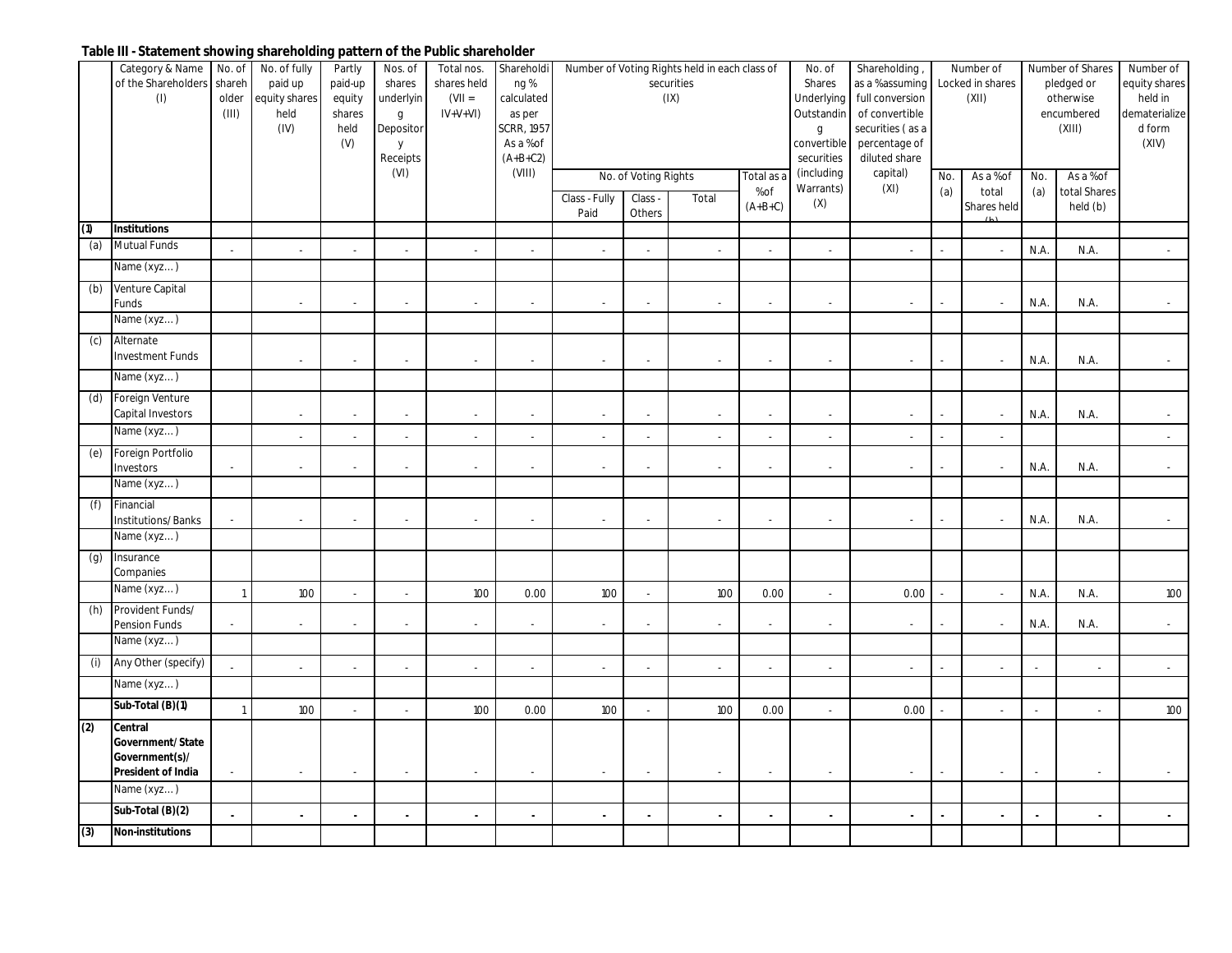| (a) | Individuals -<br>. Individual<br>shareholders<br>holding nominal<br>share capital up to<br>Rs. 2 lakhs.<br>ii. Individual | 1,204          | 512,362                     | $\sim$ | $\sim$                      | 512,362                  | 2.23           | 512,362   | $\overline{\phantom{a}}$ | 512,362   | 2.23   | $\sim$                   | 2.23   | $\blacksquare$           | N.A.       | N.A.       |  |
|-----|---------------------------------------------------------------------------------------------------------------------------|----------------|-----------------------------|--------|-----------------------------|--------------------------|----------------|-----------|--------------------------|-----------|--------|--------------------------|--------|--------------------------|------------|------------|--|
|     | shareholders<br>holding nominal<br>share capital in<br>excess of Rs. 2<br>lakhs.                                          |                |                             |        |                             |                          |                |           |                          |           |        |                          |        |                          |            |            |  |
|     | Saleh N<br>Mithiborwala                                                                                                   |                | 300,093                     |        | ×.                          | 300,093                  | 1.30           | 300,093   | ÷                        | 300,093   | 1.30   |                          | 1.30   | $\ddot{\phantom{1}}$     | N.A.       | N.A.       |  |
|     | Mahesh Kumar<br>Agrawal                                                                                                   |                | 366,992                     |        | ÷,                          | 366,992                  | 1.60           | 366,992   | ×,                       | 366,992   | 1.60   |                          | 1.60   |                          | N.A.       | N.A.       |  |
|     | Saifee Saleh<br>Mithiborwala                                                                                              |                | 232,000                     |        | $\sim$                      | 232,000                  | 1.01           | 232,000   | $\bar{\phantom{a}}$      | 232,000   | 1.01   |                          | 1.01   |                          | N.A.       | N.A.       |  |
|     | Archana Mittal                                                                                                            |                | 612,502                     |        | $\overline{\phantom{a}}$    | 612,502                  | 2.66           | 612,502   | $\blacksquare$           | 612,502   | 2.66   |                          | 2.66   |                          | N.A.       | N.A.       |  |
|     | Ajay S Mittal                                                                                                             |                | 240,000                     |        | $\overline{\phantom{a}}$    | 240,000                  | 1.04           | 240,000   | $\overline{\phantom{a}}$ | 240,000   | 1.04   | $\sim$                   | 1.04   |                          | N.A.       | N.A.       |  |
|     | Ananya A Mittal                                                                                                           |                | 344,800                     |        | $\blacksquare$              | 344,800                  | 1.50           | 344,800   | $\blacksquare$           | 344,800   | 1.50   |                          | 1.50   |                          | N.A.       | N.A.       |  |
|     | Other Less then 1%                                                                                                        | 27             | 1,454,177                   |        | $\overline{\phantom{a}}$    | 1,454,177                | 6.32           | 1,454,177 |                          | 1,454,177 | 6.32   |                          | 6.32   |                          | N.A.       | N.A.       |  |
|     | Name (xyz)                                                                                                                |                |                             |        |                             |                          |                |           |                          |           |        |                          |        |                          |            |            |  |
| (b) | <b>NBFCs registered</b><br>with RBI                                                                                       | $\sim$         | ÷                           |        | ×.                          | $\overline{\phantom{a}}$ | $\blacksquare$ | ×,        | $\sim$                   |           | $\sim$ |                          | $\sim$ |                          | N.A.       | N.A.       |  |
|     | Name (xyz)                                                                                                                |                |                             |        |                             |                          |                |           |                          |           |        |                          |        |                          |            |            |  |
| (c) | <b>Employee Trust</b>                                                                                                     | $\sim$         | $\mathcal{L}_{\mathcal{A}}$ | $\sim$ | ×,                          | $\sim$                   | ×.             | ×,        | ÷                        | ×,        | $\sim$ |                          | $\sim$ |                          | N.A.       | N.A.       |  |
| (d) | Overseas<br>Depositories<br>(holding DRs)<br>(balancing figure)<br>Name (xyz)                                             |                |                             |        |                             |                          |                |           |                          |           |        |                          |        |                          | N.A.       | N.A.       |  |
| (e) | <b>Bodies Corporate</b>                                                                                                   |                |                             |        |                             |                          |                |           |                          |           |        |                          |        |                          |            |            |  |
|     | <b>DKS</b> Enterprises<br>Private Limited                                                                                 |                | 281,812                     |        | $\overline{\phantom{a}}$    | 281,812                  | 1.23           | 281,812   | $\overline{\phantom{a}}$ | 281,812   | 1.23   |                          | 1.23   | ÷,                       | N.A.       | N.A.       |  |
|     | Vaishali Infosystem<br>India Private L                                                                                    |                | 393,421                     |        | $\blacksquare$              | 393,421                  | 1.71           | 393,421   |                          | 393,421   | 1.71   |                          | 1.71   |                          | N.A.       | N.A.       |  |
|     | <b>SKM Travels Private</b><br>Limited                                                                                     | $\overline{2}$ | 539,031                     | $\sim$ | $\mathcal{L}_{\mathcal{A}}$ | 539,031                  | 2.34           | 539,031   | $\bar{\phantom{a}}$      | 539,031   | 2.34   | $\sim$                   | 2.34   | $\overline{\phantom{a}}$ | N.A.       | N.A.       |  |
|     | Forum Suppliers<br>Private Limited                                                                                        |                | 562,838                     |        | $\mathcal{L}_{\mathcal{A}}$ | 562,838                  | 2.45           | 562,838   | $\blacksquare$           | 562,838   | 2.45   |                          | 2.45   | ÷,                       | N.A.       | N.A.       |  |
|     | <b>Flame Dealers</b><br>Private Limited                                                                                   |                | 360,178                     |        | $\mathcal{L}_{\mathcal{A}}$ | 360,178                  | 1.57           | 360,178   | $\sim$                   | 360,178   | 1.57   |                          | 1.57   | ÷,                       | N.A.       | N.A.       |  |
|     | Hamsafar<br>Marketings Pvt. Ltd.                                                                                          |                |                             |        |                             |                          |                |           |                          |           |        |                          |        |                          |            |            |  |
|     | Compass                                                                                                                   |                | 746,200                     | $\sim$ | $\mathcal{L}$               | 746,200                  | 3.24           | 746,200   | $\omega$                 | 746,200   | 3.24   | $\sim$                   | 3.24   | ÷,                       | N.A.       | N.A.       |  |
|     | <b>Distributors Private</b><br>Decent Vincom                                                                              |                | 247,171                     |        | $\sim$                      | 247,171                  | 1.07           | 247,171   | $\blacksquare$           | 247,171   | 1.07   |                          | 1.07   |                          | N.A.       | N.A.       |  |
|     | Private Limited                                                                                                           |                | 640,656                     |        | $\sim$                      | 640,656                  | 2.79           | 640,656   |                          | 640,656   | 2.79   | $\overline{\phantom{a}}$ | 2.79   | $\overline{\phantom{a}}$ | N.A.       | N.A.       |  |
|     | Religare Finvest Ltd                                                                                                      |                | 468,000                     |        |                             | $\frac{168000}{2}$       | 203            | 468,000   |                          | 468,000   | 203    |                          | 203    |                          | $N \Delta$ | $N \Delta$ |  |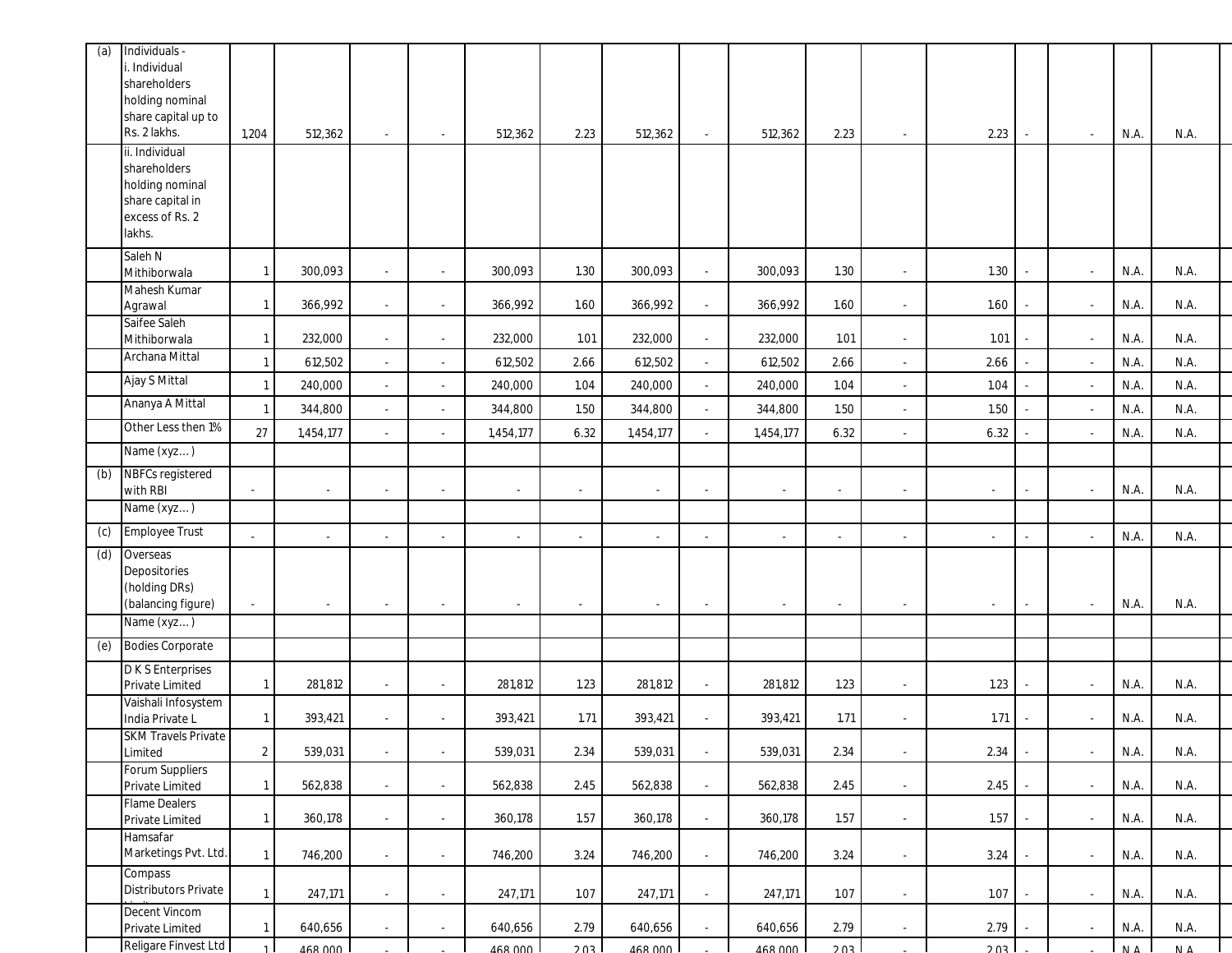| Details of the shareholders acting as persons in Concert including their Shareholding (No. and %): Not Any      |       |            |    |            |       |            |            |       |   |       |                |      |      |
|-----------------------------------------------------------------------------------------------------------------|-------|------------|----|------------|-------|------------|------------|-------|---|-------|----------------|------|------|
| <b>Total Shareholding</b><br>of Promoter and<br><b>Promoter Group</b><br>$(B)=(B)(1)+(B)(2)+(B)(C)(C)$<br>B)(3) | 1,422 | 17,440,800 |    | 17,440,800 | 75.83 | 17,440,800 | 17,440,800 | 75.83 |   | 75.83 |                |      |      |
| Sub-Total (B)(3)                                                                                                | 1.421 | 17,440,700 |    | 17,440,700 | 75.83 | 17,440,700 | 17,440,700 | 75.83 |   | 75.83 |                | N.A. | N.A. |
| Othres (Less than<br>1%)                                                                                        |       | 90         |    | 90         | 0.00  | 90         | 90         | 0.00  |   | 0.00  |                | N.A. | N.A. |
| Trust                                                                                                           |       |            |    |            |       |            |            |       |   |       |                |      |      |
| Othres (Less than<br>$1\%)$                                                                                     | 19    | 146,584    | ä, | 146,584    | 0.64  | 146,584    | 146,584    | 0.64  | ÷ | 0.64  | $\overline{a}$ | N.A. | N.A. |
| <b>Hindu Undivided</b><br>Family                                                                                |       |            |    |            |       |            |            |       |   |       |                |      |      |
| Othres (Less than<br>$1\%)$                                                                                     | 6     | 503        |    | 503        | 0.00  | 503        | 503        | 0.00  |   | 0.00  |                | N.A. | N.A. |
| NRI (Repat & Non<br>Repat)                                                                                      |       |            |    |            |       |            |            |       |   |       |                |      |      |
| Othres (Less than<br>$1\%)$                                                                                     | 143   | 6,444,885  |    | 6,444,885  | 28.02 | 6,444,885  | 6,444,885  | 28.02 |   | 28.02 |                | N.A. | N.A. |
| Sahayta Financial<br>Consultancy Seriv                                                                          |       | 1,000,000  | ÷  | 1,000,000  | 4.35  | 1,000,000  | 1,000,000  | 4.35  |   | 4.35  |                | N.A. | N.A. |
| Brijdham Dealcom<br>Pvt Ltd                                                                                     |       | 350,000    |    | 350,000    | 1.52  | 350,000    | 350,000    | 1.52  |   | 1.52  |                | N.A. | N.A. |
| Everlink<br><b>Distributors Pvt Ltd</b>                                                                         |       | 250,000    |    | 250,000    | 1.09  | 250,000    | 250,000    | 1.09  |   | 1.09  |                | N.A. | N.A. |
| Sanklap Vincom Pvt.<br>Ltd.                                                                                     |       | 547.304    |    | 547,304    | 2.38  | 547,304    | 547,304    | 2.38  |   | 2.38  |                | N.A. | N.A. |
| Scope Vyapar Pvt.<br>Ltd.                                                                                       |       | 399.101    |    | 399,101    | 1.74  | 399,101    | 399,101    | 1.74  |   | 1.74  |                | N.A. | N.A. |